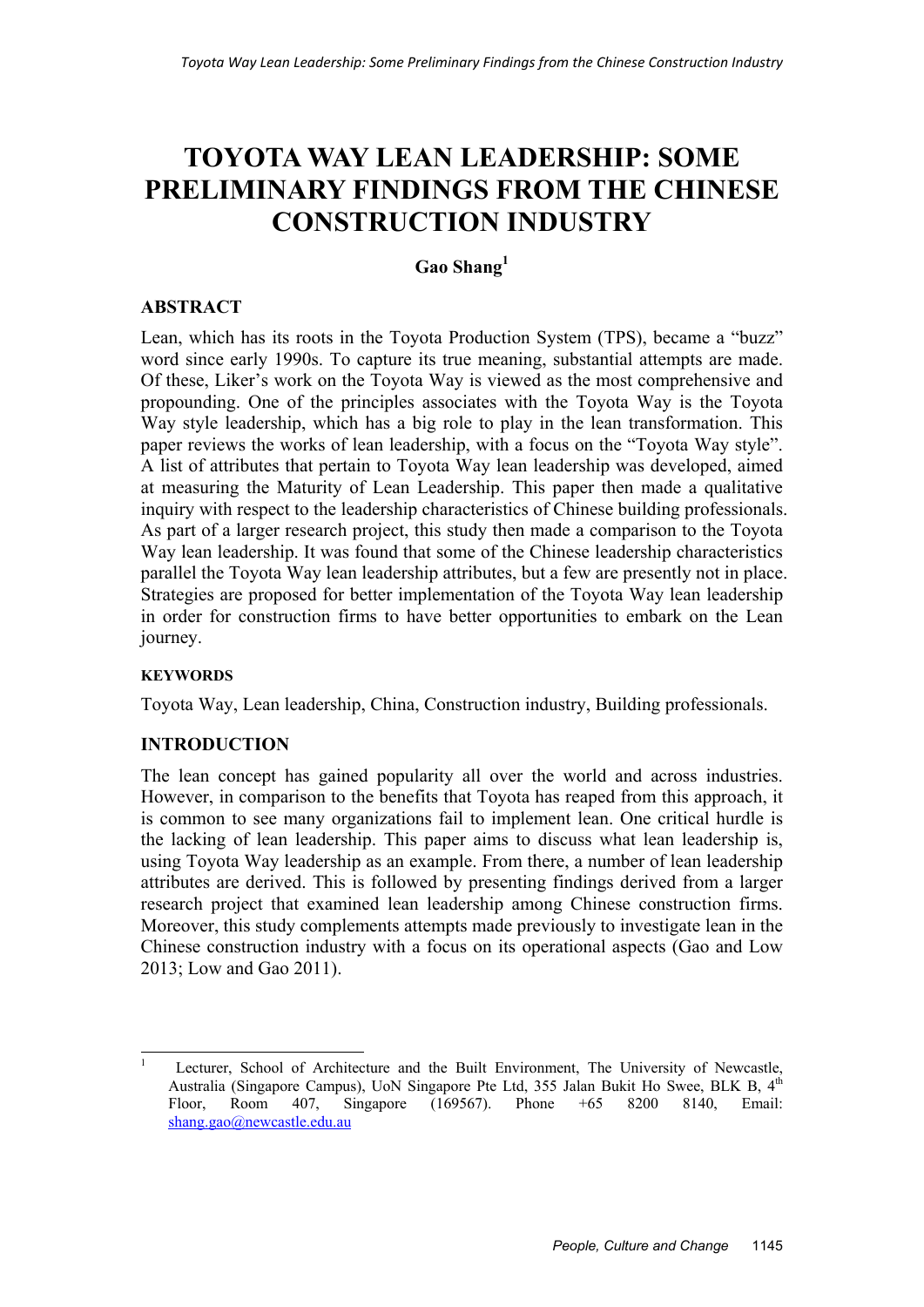# **LITERATURE REVIEW**

# **LEAN**

The term *lean* was coined more than 25 years ago to refer to stripping out the wasteful aspects of processes and maximizing the value to customers. However, misunderstandings of lean still remain (Hines et al. 2004), and it is often mistakenly equated with a set of tools and techniques that can be readily applied to achieve efficiencies and standardized processes in the short term. When lean was brought into construction, such ambiguities in the definition of lean construction remained unclarified (Green and May 2005; Jørgensen and Emmitt 2009). It is commonly acknowledged that such implementing lean tools represent only a small part of the effort required in lean transformations (Mann 2009). The other, often overlooked, efforts are related to leaders' practices and behaviour. The role of leadership might sometimes seem extravagant or excessive, but there is no question that leadership plays a major role in lean transformation. Ethington (2014) comments that the two things we must do as lean leaders are: (1) get the work done; and (2) at the same time, develop people as problem solvers. These requirements actually show that a lean leader is not merely a problem fixer, but is also a good teacher. According to Mann (2009), the missing link is the set of leadership behaviours and structures that make up a lean management system. Similarly, a closer examination of Liker's (2004) Toyota Way model (which will be briefly discussed in the following section) shows the importance of "people" in lean transformation. The Toyota Way model contains four layers: philosophy, process, people and partners, and problem solving. Given that the "People" layer is placed above the "Process" layer, it seems to be the case that the roles of leadership, employees, and partners are more important than the operational or tactical lean tools.

# **LEAN LEADERSHIP: THE TOYOTA WAY STYLE**

Lean leadership is an integral part of the Toyota Way production system or Toyota Way (Orr 2005). In order to understand the concept of lean leadership, it is important to look at the Toyota Way leadership for reference.

# **Living in the Toyota Way culture**

Throughout Toyota's history, key leaders have been found within the company, at the right time, to shape the next step in Toyota's development. Toyota does not go shopping for "successful" CEOs and presidents because their leaders must understand the Toyota culture and philosophy well. These include the former president Fujio Cho, who grew up in Toyota and was a student of Taiichi Ohno, where he and Ohno created the theoretical basis for the Toyota Production System, to the current president Akio Toyoda, who has also worked for Toyota for approximately four decades. These leaders lived and thoroughly understood the Toyota culture day by day (Liker 2004). For this reason, Toyota cannot readily recruit leaders; they must take people who have some natural leadership abilities and develop them to think and act in the Toyota Way every day—a process which easily can take decades or more to home (Liker and Hoseus 2008).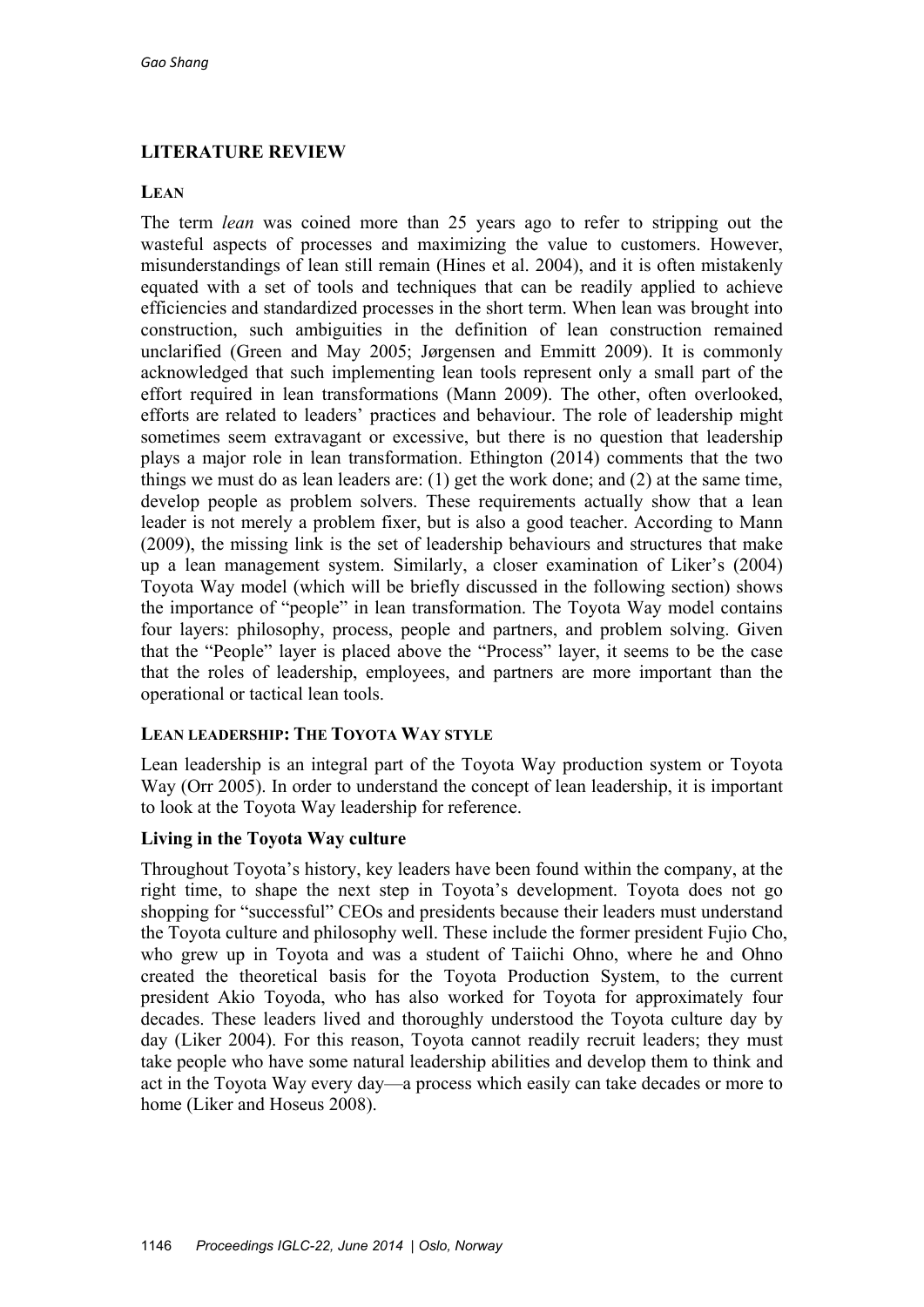### **Thoughtful leaders and servant leadership**

Toyota's internal document, *the Toyota Way 2001* cited in Liker and Hoseus (2008, p.139), defined thoughtful leaders as: "*Having the ability to energize and invigorate others, willingly giving realistic challenges and development opportunities and fostering a sense of accomplishment in subordinates. Thoughtful leaders monitor individual and team performance, holding people accountable for their actions and taking responsibility for their activities."* Unlike the traditional manager's image as a monitor and controller under a command structure, Toyota leaders focus on confirming that all the works are followed by a set of defined rules of *takt* time, operations-standard work, 5-S, etc rather than catching people make mistakes and blame them. Management should have a shop-floor focus because they are taught that all value-added activities start on the shop floor and their job is to support the team members (Convis 2001). Moreover, thoughtful leaders do not assume that the right rewards and punishments will produce impact on the behaviours of their employees. Rather, thoughtful leaders develop a culture in which they can effectively delegate to and trust their team members to produce excellent results (Liker and Hoseus 2008). Servant leadership is the concept formalized by Mikio Kitano, TMMK<sup>1</sup>'s second president (Liker and Hoseus 2008), who prioritized the team members at the top and put himself (and other leaders) at the bottom in an upside down pyramidal model. In this model, the group leader is the first level of "management", who leads a small group of approximately five to seven people. Both team leader and group leader has three basic responsibilities: (1) support the operations, (2) promotion of the system, and (3) leading change (Liker and Meier 2006). The key concept of servant leadership recognizes that the value-adding work is the process of building cars where team members can directly add value. Leaders only add value by supporting those who are most actively adding value to the process, and therefore, leaders are posted to the bottom of the pyramid. This is unlike in a traditional top-down organization, where the capacity and imagination is limited to a few leaders at the top.

# **The differences compared to the Western way**

Table 1 summarizes some of the key differences of the Toyota Way leadership which is contrary to the practices of western managers. It reveals the distinctive leadership in Toyota from other companies. The Toyota leaders must have a combination of indepth understanding of the work and the ability to develop, mentor and lead people. The expectation of leadership in Toyota is to effectively develop people so that performance is constantly improved. This is accomplished by instilling the Toyota culture in all employees, by continuously developing and growing capable people, and by focusing the efforts on strengthening the Toyota Production System (Liker and Meier 2006).

 $\frac{1}{1}$ TMMK refers to Toyota Motor Manufacturing, Kentucky in the United States of America.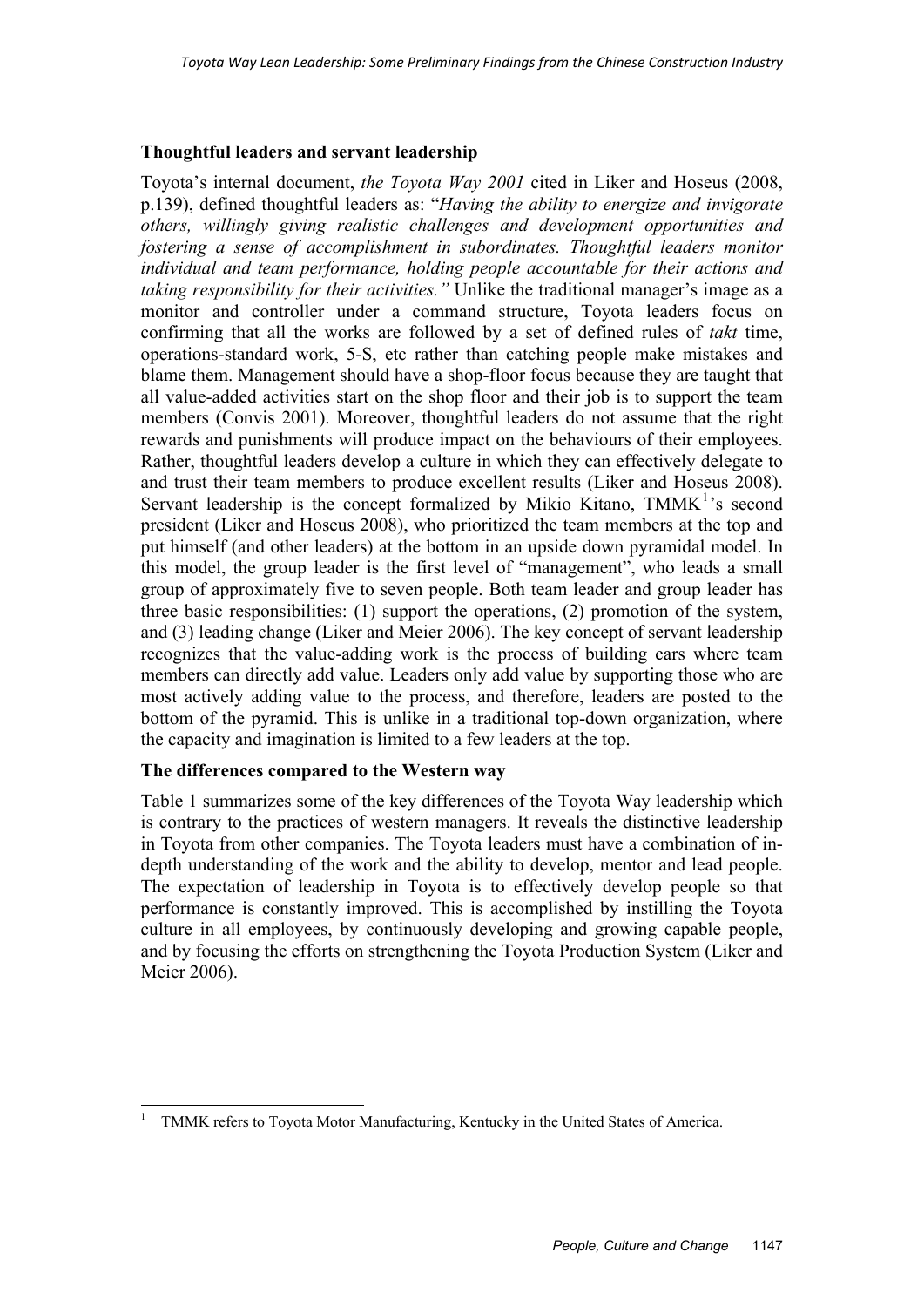| <b>Traditional Western leadership</b> | Toyota leadership                                                                                   |  |  |
|---------------------------------------|-----------------------------------------------------------------------------------------------------|--|--|
| Quick results                         | Patient                                                                                             |  |  |
| Proud                                 | Humble                                                                                              |  |  |
| Climb ladder rapidly                  | Learn deeply and horizontally and gradually<br>work the way up the ladder                           |  |  |
| Results at all costs                  | The right process will lead to right results                                                        |  |  |
| Accomplish objectives through people  | Develop people                                                                                      |  |  |
| Overcome barriers                     | Take time to deeply understand problem and<br>root cause before acting                              |  |  |
| Manage by numbers and graphs          | Deeply understand the process by go and see<br>what happens in the first place (genchi<br>genbutsu) |  |  |

Table 1: Traditional Western leadership compared to Toyota leadership

Source: Liker and Hoseus (2008)

In summary, the current leadership tenet of the Toyota Way can be summarized as:

- (1) Support the culture: Toyota invests years to develop leaders who carry the DNA of the company in their thoughts, words and actions. In turn, the leaders should make efforts to support the culture in order to create the environment for a learning organization.
- (2) Support the people doing the work: The absolute core of the Toyota philosophy is that the culture must support the people doing the work (Liker 2004). This feature of Toyota leadership is sometimes described as "servant leadership". The higher leaders go, the less direct power they have.
- (3) Toyota wants leaders who live the core values, including the spirit of challenge, *kaizen*, *genchi genbutsu*, respect, and teamwork.

# **LEAN LEADERSHIP IN CONSTRUCTION**

Much has been written about lean in the past two decades. When attempts were made to adopt lean outside manufacturing—for example, in the construction industry—the focus generally fell on lean tools, rather than on the people-related components of lean. As Green (2002) argued, if the construction industry overwhelmingly focuses on waste elimination and improving efficiency, without explicitly considering the HRM implications, then construction companies and professional firms will find it increasingly difficult to attract intelligent, creative young professionals to join the industry. Similarly, Bettler and Lightner (2013) have argued that the lean construction community lacks a comprehensive model of lean leadership. Arguably, some of the lean leadership attributes have been discussed individually. For instance, Toyota (lean) leaders must have a combination of an in-depth understanding of the work and the ability to develop, mentor, and lead. In the construction context, project managers are required to develop two types of skills—namely, specific skills and general skills (Edum-Fotwe and McCaffer 2000). The former relate exclusively and directly to construction projects, and reflect the specific skills. The latter are essential for the project manager to function effectively with his or her specialist knowledge; they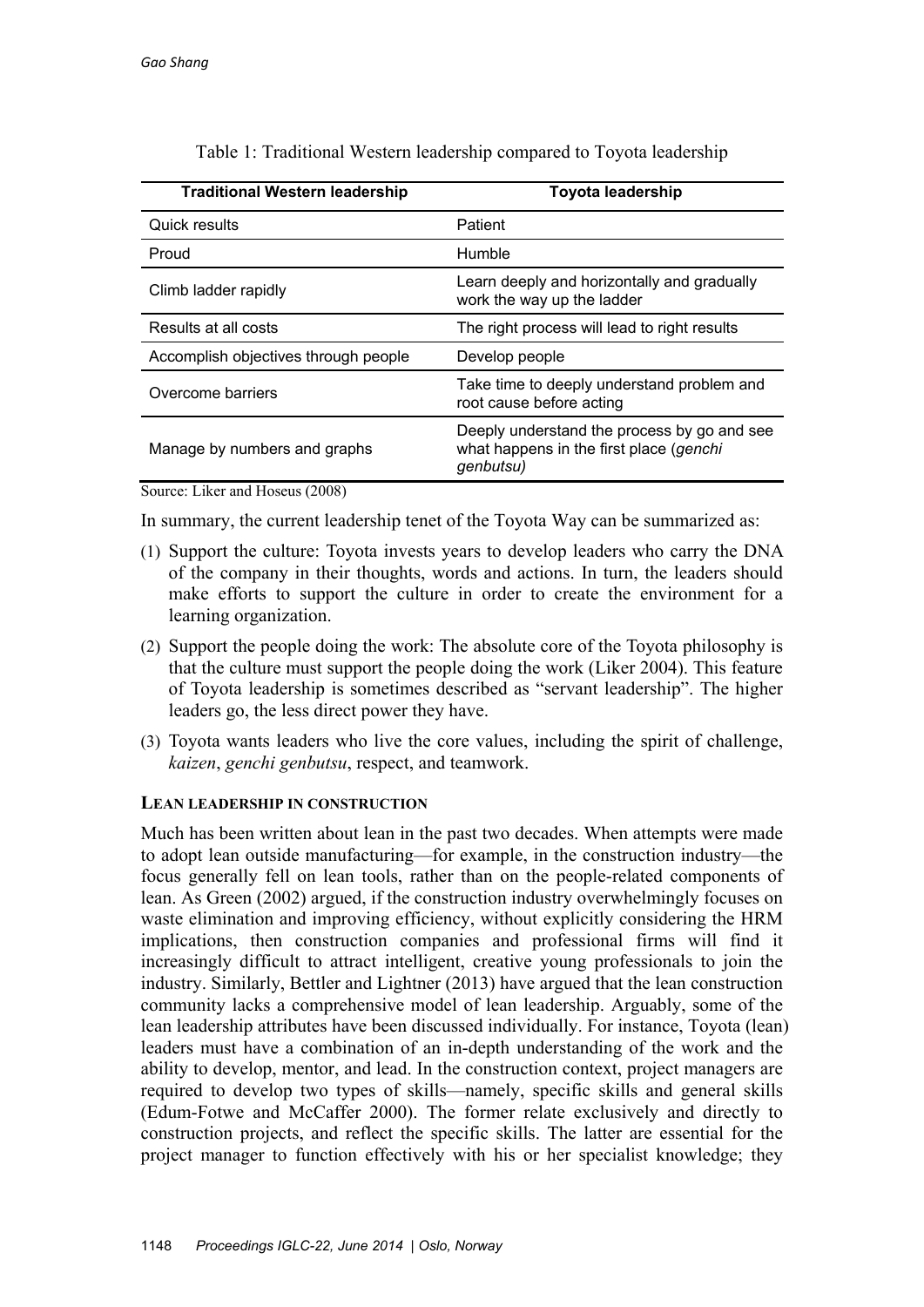include leading, communicating, negotiating, and problem-solving skills (Edum-Fotwe and McCaffer 2000).

Other than the essential skills required of Toyota (lean) leaders, Toyota's unique organizational structure is highlighted by Liker (2004), and reflects Toyota's philosophy of adding value to its employees. In construction, Orr (2005) compared the traditional stakeholder's organization with its lean version. Traditionally, the stakeholder's organization may be drawn as a pyramid as illustrated in Figure 1 (the left pyramid), with the director at the top, and the tradesperson at the base. The principle is that, in a traditional organization, directions are given from the top in a command-and-control manner. Inspired from the team leader concept in the lean (TPS) philosophy, another pyramid (this time inverted) was proposed by Orr (2005), as illustrated in Figure 1, where the tradesperson is at the top and is supported by the rest of the stakeholders.



Figure 1: Organizational structures in the traditional and lean perspective

This mirrors the servant-leadership concept in the construction context. If the upsidedown pyramidal organization structure can be successfully implemented in the construction industry, it will enable the leaders to use all efforts, as well as all necessary resources, to help the front-line workers. In construction, leadership is of prime importance, and is required to smooth and activate effective teamwork at the site level. For example, site managers are no longer simply inspectors to check the work after its completion. Instead, they must devote time to solving problems by going and seeing the source first-hand, and being responsible for achieving and maintaining productivity excellence.

#### **THEORETICAL GROUNDS**

Various terms have been used to describe leadership as well as different views of how one can become a leader or what characteristics a leader possesses. Toyota's unique leadership, also sometimes known as servant leadership, has been discussed earlier. It seems that Liker and Hoseus (2008) borrowed the term "servant leadership", which was first coined by Greenleaf (1977), to describe the Toyota leaders, by having a combination of in-depth understanding of the work and the ability to develop, mentor, and lead people, are respected for their technical knowledge as well (Liker 2004). In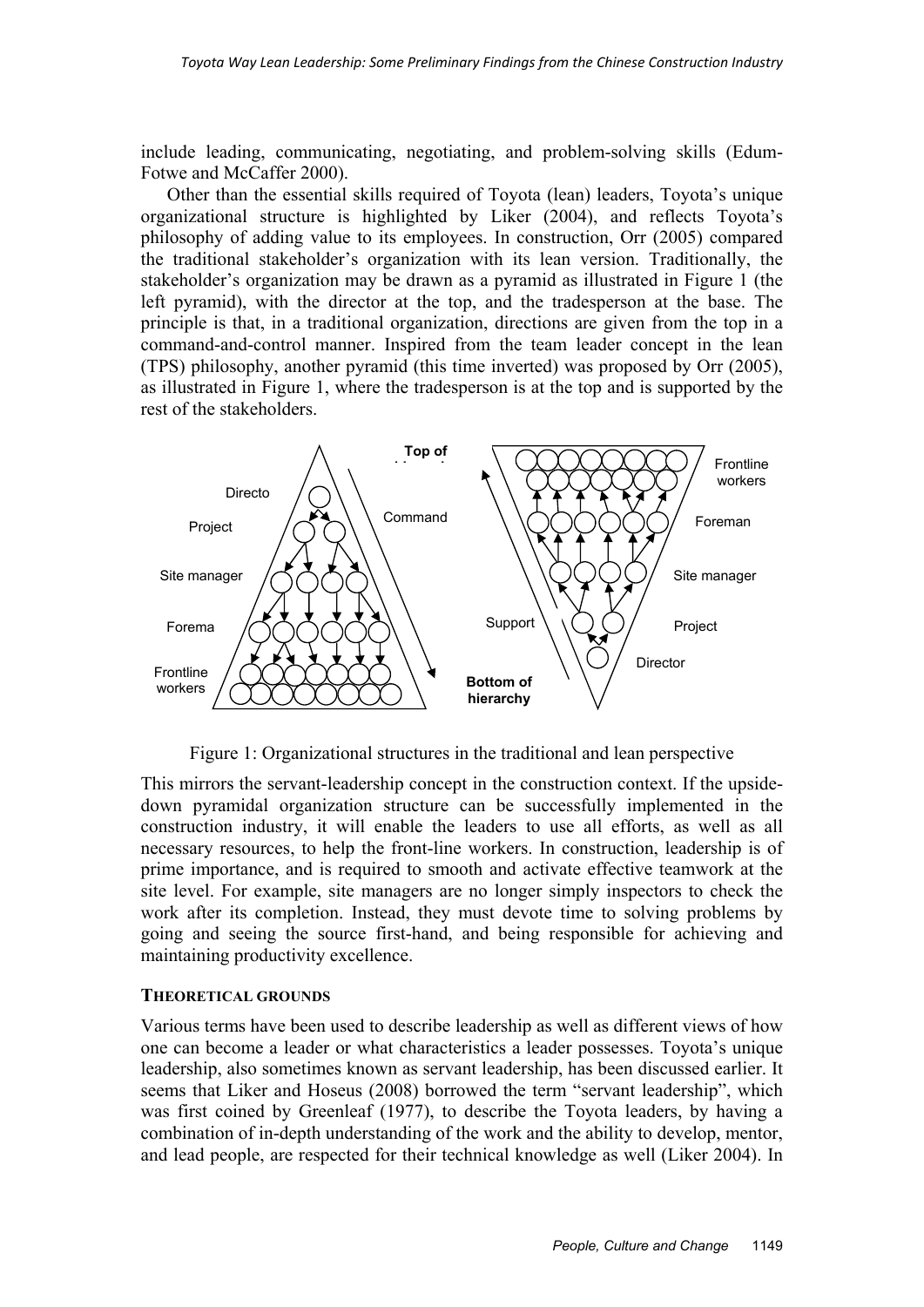contrast to leaders who utilize people as machines in the Taylorism period, servant leaders empower followers to "*grow healthier, wiser, freer, more autonomous, and more likely themselves to become servants*" (Greenleaf 1977, pp.13-14). Servant leadership theory prioritizes its focus on others rather than upon self and on understanding of the role of the leader as a servant (Greenleaf 1977). Russell and Stone (2002) established a practical model for servant leadership, which included 9 functional attributes namely vision, honesty, integrity, trust, service, modelling, pioneering, appreciation of others, and empowerment. An interpretation of the servant leadership attributes that are in agreement with Toyota's leadership practice is presented in Table 2.

| Functional attributes of servant<br>leadership             | Toyota's leadership practice                                                                                                                                                                                                                                                                                                                           |
|------------------------------------------------------------|--------------------------------------------------------------------------------------------------------------------------------------------------------------------------------------------------------------------------------------------------------------------------------------------------------------------------------------------------------|
| (Russell and Stone 2002)                                   | (Liker 2004; Liker and Hoseus 2008)                                                                                                                                                                                                                                                                                                                    |
| Vision (Communication)                                     | • Toyota leaders' vision is to focus on a long-term<br>purpose for Toyota as a value-added contributor to<br>society                                                                                                                                                                                                                                   |
| Honesty and integrity<br>(Credibility)                     | Humbleness is a good trait of Toyota leaders<br>Respect for the individuals is one of the five supporting<br>values of the Toyota way                                                                                                                                                                                                                  |
| Trust (Competence)                                         | • Toyota leaders take responsibility to do their best to<br>build mutual trust, which is what makes it possible for<br>individual employees to admit problems and take<br>responsibility for solving them.<br>Toyota employees trust their leaders also because the<br>leaders possess solid technical knowledge that can<br>help them solve problems. |
| Empowerment (Teaching and<br>delegation)                   | • Empowerment occurs when employees use the<br>company's lean tools to improve the company.<br>However, Empowerment is not placed until individuals<br>and teams really understand the Toyota Way and TPS.                                                                                                                                             |
| Service (Stewardship)                                      | • Toyota leaders constantly work on shop floor and<br>provide timely assistance in answering the andon call.<br>Basically, the most significant responsibility of Toyota<br>leaders is to add more value to the employees.                                                                                                                             |
| Modelling (Visibility)                                     | • Toyota leaders exhibited their dedication in quality by<br>going to the <i>gemba</i> – the actual place where the real<br>added-value work is done to modelling themselves to<br>the employees.                                                                                                                                                      |
| Pioneering (Influence and<br>persuasion)                   | Toyota leaders are willing to meet challenge with<br>$\bullet$<br>courage and creativity. Leaders always challenge the<br>employees to achieve improvement in a production<br>area (e.g. double productivity; reduce the changeover<br>time).                                                                                                          |
| Appreciation of others<br>(Listening and<br>encouragement) | • Various motivation theories are practiced at Toyota.                                                                                                                                                                                                                                                                                                 |

Table 2: Matching the functional attributes of servant leadership to Toyota's leadership practice

Note: attributes in brackets are accompanying attributes of servant leadership model.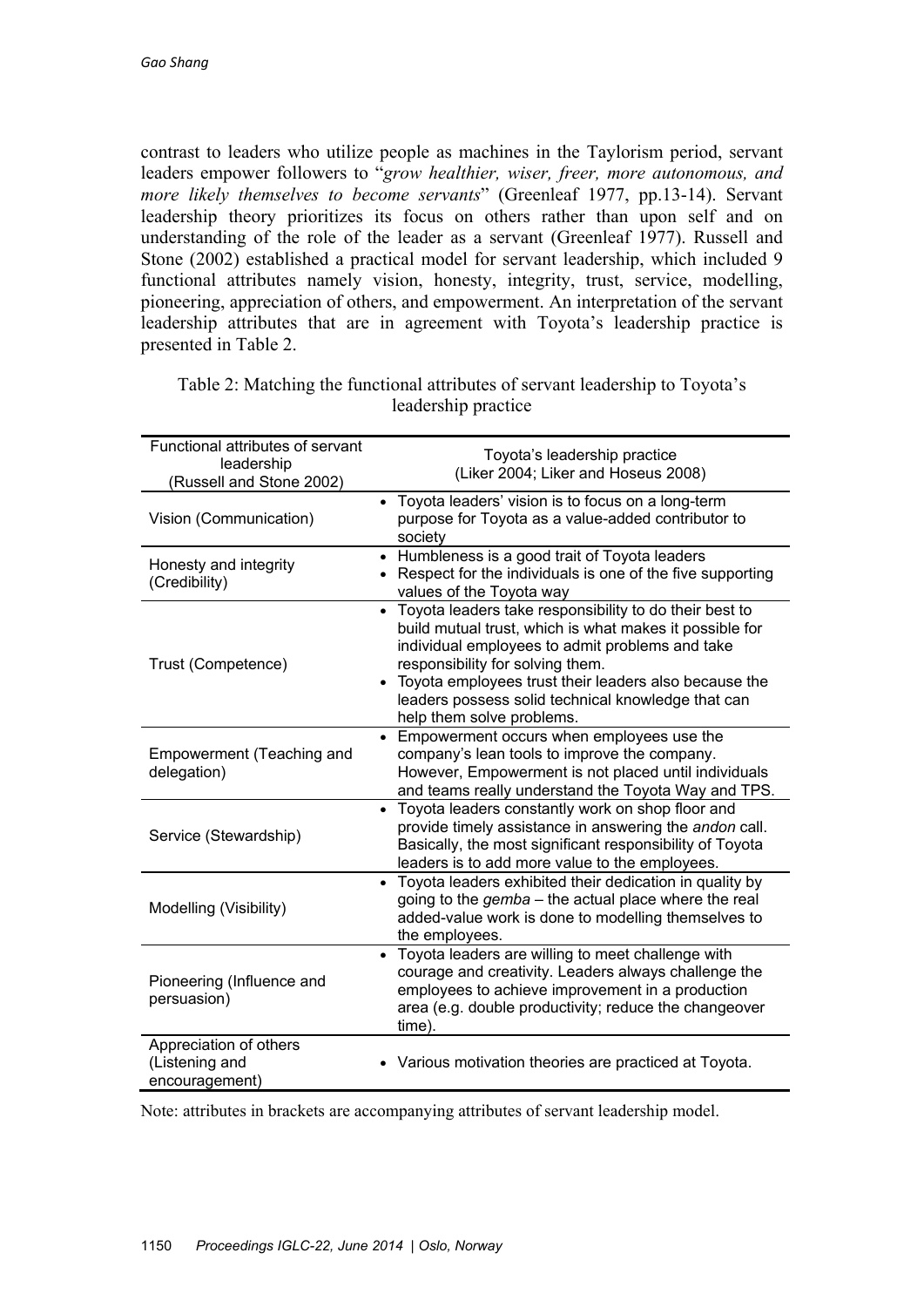# **RESEARCH METHODS**

This paper draws on surveys and interviews of building professionals in China to investigate three central issues: (1) the extent to which the Toyota Way styled leadership has been implemented within large Chinese construction firms, and (2) how some of the Toyota Way leadership attributes are established among Chinese building professionals. A questionnaire survey was adopted to collect data for the purpose of assessing the first objective. The design of the questionnaire on the Toyota Way leadership was underpinned by the works of Liker (2004). A five-point Likert scale was used, ranging from 1 (not at all) to 5 (to a large extent) for implementation, and 1 (not very important) to 5 (extremely important) for level of importance in the measurement of 7 attributes. The questionnaire survey was conducted from February 2011 to May 2011. Questionnaires were sent to a mailing list of firms through the author's contacts, which consisted of multiple sources, including the Chinese Construction Association. The list consists of more than 400 large Chinese construction firms. In total, 93 copies of the questionnaire were returned, representing a 24% response rate. Among the respondents, a large majority are highly experienced, with 75% and 33.3% having more than 10 years and 20 years work experience respectively. A majority of the respondents were managerial personnel, including 34 general (deputy) managers (36.6%), 23 project managers (24.7%), and 15 engineers (16.1%). The majority of the respondents hold senior management positions who able to provide reliable responses to the questionnaires. With respect to the respondents' firms, three-quarters of the responding firms were general contractors, and the remaining one-quarter were qualified to conduct business as professional contractors (subcontractors). There were 55 (57.4%) firms registered in the "Premier"<sup>1</sup> category of firms' qualification, which outnumbered the first grade (41.7%) firms. In terms of the ownership of firms, the sample comprised 62 stated-owned firms and 31 private firms. With respect to the second objectives, interviews and multiple site visits were carried out. Semi-structured (face-to-face) interviews were conducted with 10 management staff, all of whom were Chinese building professionals and were willing to be involved in the follow-up interviews. The interview was designed to explore in greater depth about how they would implement some of the Toyota Way leadership. The interviews actually follows a prepared interview guide, where the focus is to allow the interviewees to reflect on their leadership style against the Toyota Way style which has been briefly introduced prior to the interviews. Each interview normally lasts about 1 hour.

# **SURVEY RESULTS**

Table 3 shows the mean values for attributes derived from the Toyota Way styled leadership. The overall mean value is 3.68. From Table 3, all the identified Toyota Way leadership attributes were scored less than 4 ("moderate" level) in terms of the implementation level. Moreover, it can be seen that the importance values were generally rated higher by the respondents.

 $\frac{1}{1}$  All the general contractors in China are classified as premier (highest level), first, second, or third grade, or below third grade.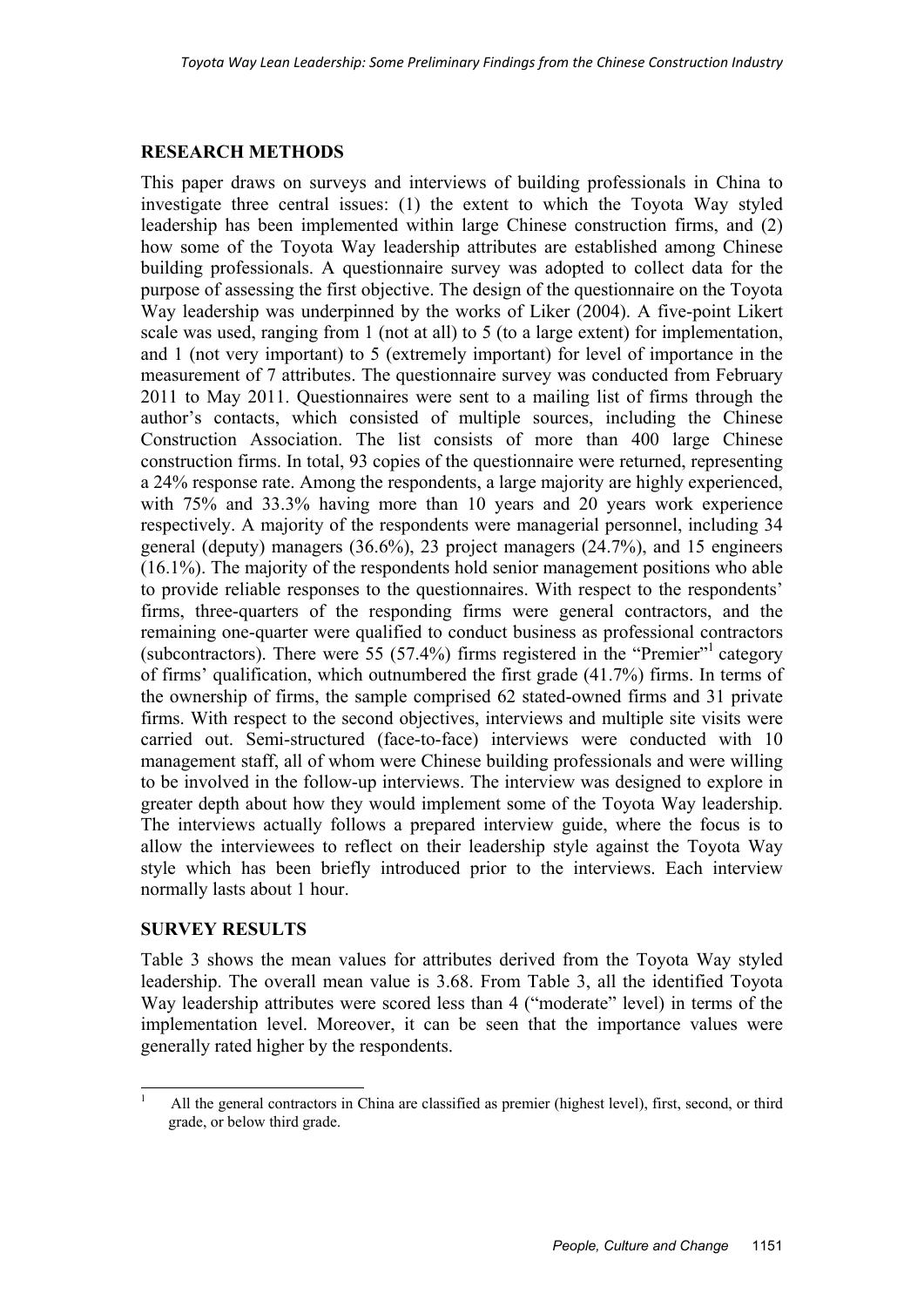A closer examination reveals that four attributes were placed at the very top ranks. L2 (m = 3.87) is in the first place, then L4 (m = 3.85) in second place, followed by L5 (m = 3.76) and L6 (m = 3.71), in the order of implementation. This shows that the leaders from the responding firms, possess "in-depth job knowledge" (L2) to a moderate extent, intend to "provide support to the employees while they are doing their work" (L4), intend to "take time to understand problems and root cause" (L5) and "encourage employees to develop a 'kaizen' mind-set in thinking and action" (L6). This is reflected in the fact that the Chinese building professionals who are in leadership positions do exhibit some of the good qualities and abilities that are in line with the Toyota Way-style leadership features. With respect to perceived importance, both L1 and L2, which concern leaders capability to "inspire people to achieve goals" and the extent to which leaders must "possess in-depth job knowledge" have been assigned the maximum points ( $m = 4.31$ ), putting them in the first place on the importance scale Toyota Way leadership framework.

|                                                                                                          | Implementation |      |               | Importance |      |      |             |
|----------------------------------------------------------------------------------------------------------|----------------|------|---------------|------------|------|------|-------------|
| Toyota Way leadership attributes                                                                         |                | S.D. |               | Rank Mean  | S.D. | Rank | Р.<br>value |
| Toyota Way styled leadership                                                                             | 3.68           | .886 |               | 4.15       | .805 |      |             |
| L1 Leaders are motivated to inspire people<br>to achieve goals                                           | 3.49           | 1.02 | 6             | 4.31       | .790 | 1    | .000        |
| L2 Leaders must have in-depth job<br>knowledge                                                           | 3.87           | .806 | 1             | 4.31       | .748 | 1    | .000        |
| L3 Leaders possess teaching ability and<br>are able to pass their knowledge on to<br>others              | 3.45           | .887 | 7             | 3.95       | .872 | 7    | .000        |
| L4 Leaders must support the employees<br>doing their work                                                | 3.85           | .789 | $\mathcal{P}$ | 4.13       | .797 | 4    | .001        |
| L5 Leaders will take time to understand<br>problems and root causes before<br>acting                     | 3.76           | .826 | 3             | 4.15       | .765 | 3    | .000        |
| L6 Leaders strongly encourage employees<br>to develop "continuous improvement"<br>in thinking and action | 3.71           | .980 | 4             | 4.11       | .823 | 5    | .000        |
| L 7 Leaders must understand the company<br>policy and procedures, and<br>communicate these to their team | 3.63           | .892 | 5             | 4.06       | .840 | 6    | .000        |

Table 3 Descriptive statistics of Toyota Way leadership attributes in terms of the implementation and perceived importance

Furthermore, according to Table 3, of all the attributes identified, attribute L3 "*possess teaching ability and pass knowledge on to others*" which is one key element of leadership, was given a relatively low rating in terms of implementation and perceived importance. One interpretation of this low rating is that passing in-depth knowledge to followers is not a strength of Chinese leaders, even though they are described as technically knowledgeable (L1). Together with L1, "*leaders are motivated to inspire people*", which was also poorly rated, the inference seems to be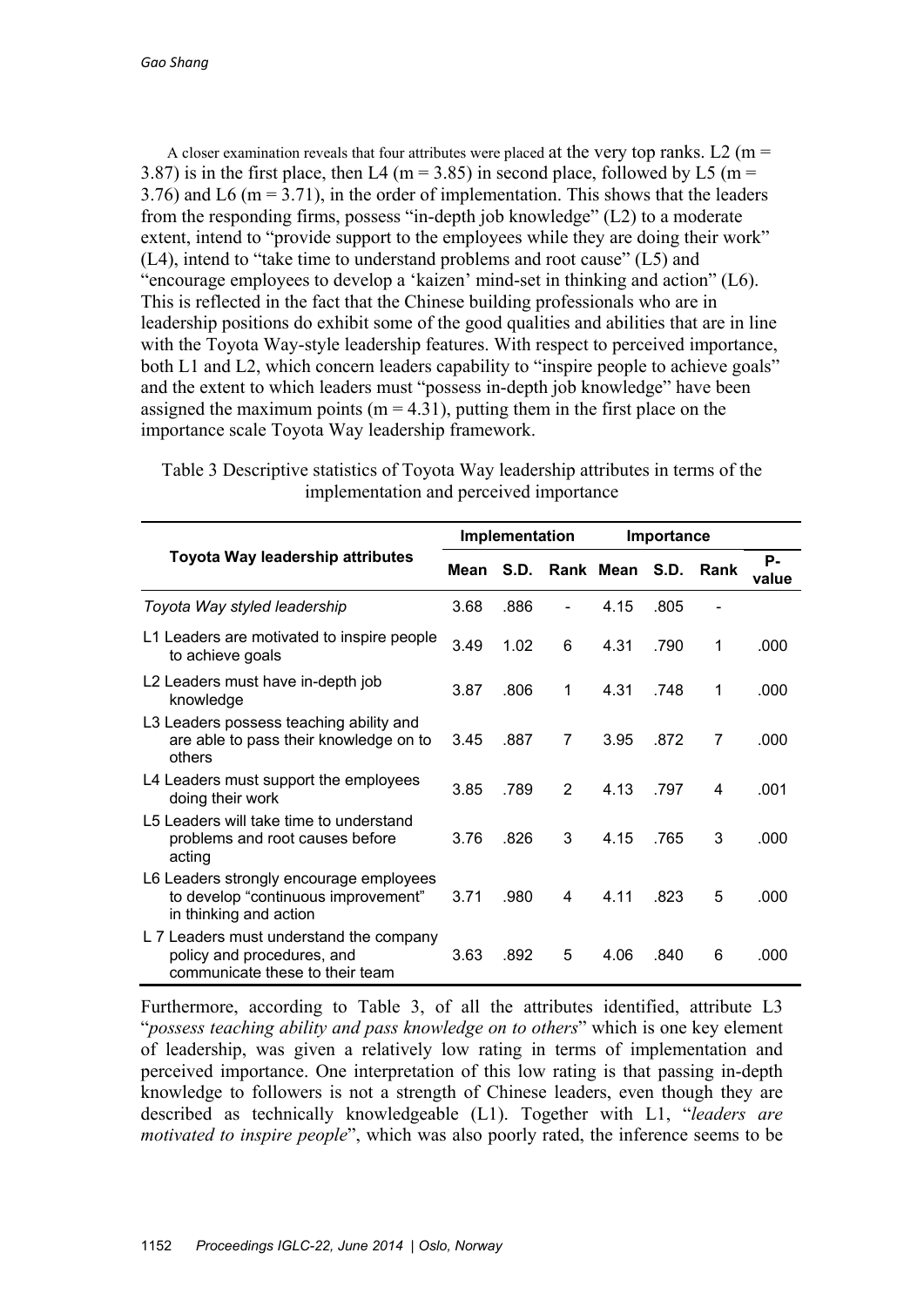that Chinese construction professionals may not view themselves as strong in soft skills such as inspiration to lead, coaching, motivating employees, etc. Conversely, visible leadership characteristics such as providing support to employees (L4) and taking time to understand problems (L5) were more highly appreciated and practised than the less tangible behaviours just mentioned. Slattery and Sumner (2011) explained that this could be due to the dynamics of managing projects within the construction industry, in which managers take responsibility to lead the team to achieve tangible results.

# **INTERVIEW FINDINGS**

This section presents an analysis of how the Toyota Way style leadership might be adopted in China's construction industry

# **Long-term employment**

Of the 10 building professionals interviewed, a majority stated that they had been working for their respective firms since they started their careers. Two vice presidents shared a very similar career path in that both were "home-grown leaders". They started their first job as a foreman on site, and were gradually promoted to be engineer-in-charge, then project manager, and eventually were placed into a managerial position in the head office and recently promoted as the vice president. They understood the firm's value and culture thoroughly. In addition to direct day-today affairs, formulate and implement strategies, manage work related problems, and others, their current responsibilities also include laying the groundwork for the firm's culture, and giving formal and informal talks and speeches to employees at different levels.

# **Technical knowledge**

Most interviewees agreed that the project manager was the key person who made the most significant contributions to project performance. Chinese building professionals, as described by the majority of interviewees, are very knowledgeable in terms of technical skills. This is largely derived from their working experience in various projects, which has profoundly shaped their technical know-how. On the project level, they were able to help engineers deliver technical analyses and to provide resolutions in crisis situations. One project manager explained that:

*"Few problems are expected in my project, compared to others. This is because our leaders are able to anticipate the risks and contribute to overcoming the most significant constraints before these actually turn into real problems. This not only requires a skill set, but also a visionary mind, a dedicated heart, and a good relationship with clients and other parties."* 

Some other interviewees mentioned that, on many occasions, site engineers would approach them for solutions without having made the proper investigations in advance. Such firefighting activities contribute greatly to their extreme busyness on site.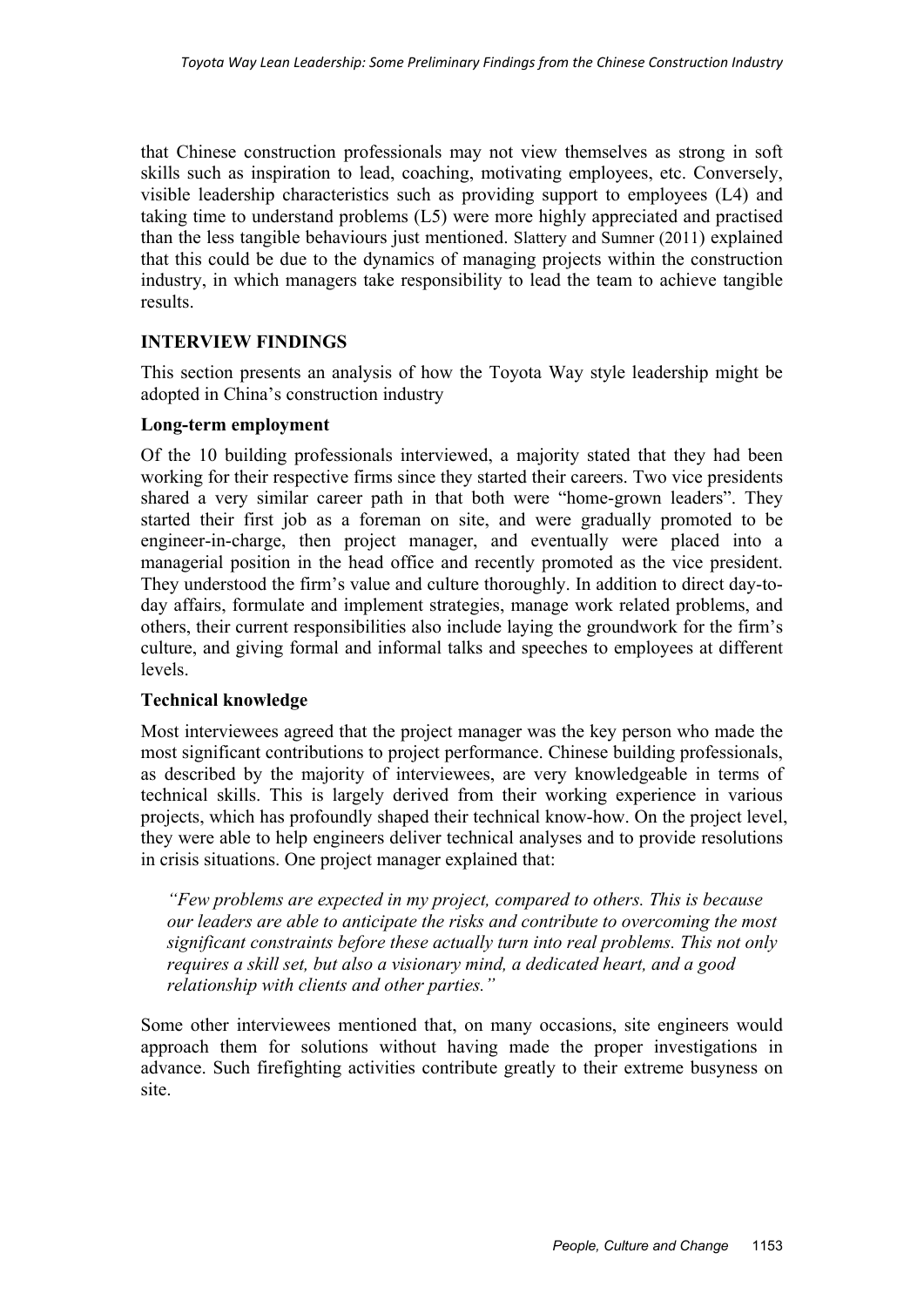# **Teaching ability: mentorship schemes**

Several respondents recalled that they have experience as mentors for new recruits. They indicated that such mentorship programmes usually last for one or two years—a period equivalent to an entire project's life cycle. In most cases, once the mentorship has completed, an assessment evaluates the trainees' technical knowledge and the other skills they attained during the mentorship. It was then up to the firm to decide whether the mentor scheme should continue, or if it should be considered to have completed successfully. If the trainee's assessment results turn out to be excellent, the mentor is awarded a bonus for his or her efforts.

# **Servant leadership**

The highest calling a project leader has is to guide, motivate, and support each person in the project to enable him or her to contribute to the project success (Tener 1993). To satisfy workers' needs and boost their morals, almost all the respondents pointed out that the "people-centric" philosophy was adopted as a guiding principle in the firm. However, unlike Toyota leaders who are often credited with supporting employees while they are doing the work, the interview findings suggest that leaders in China's context also place high importance on valuing people and in caring for them through various means. The examples given for people-centric activities were more focused on the well-being of the workers rather than in supporting their work at the workplace. For example, people-centric leadership surfaces in the way that the project team provided clean and comfortable accommodation (e.g. air-conditioned dormitories in summer for the workers), standard set of meals at site, entertaining performances, playground, and others. These can alleviate the pressure on the workers. The caring environment was observed by Chen and Partington's (2004) study, which showed that the Chinese project managers perceived the team members as family members and were willing to take care of, and to support each other.

# **DISCUSSION AND CONCLUSION**

Overall, the results show that Toyota Way leadership is regarded by most of the survey respondents and interviewees as an essential factor in a firm's performance; it was thus implemented to a relatively high degree. Chinese construction firms about to embark on lean transformation may already have a number of strengths in this area, including the fact that the (project) leaders of large Chinese construction firms possess in-depth technical skills, understand materials and physical processes, and also possess problem-solving skills. However, these results seem to be inconsistent with the assertion of Lu et al. (2008), who identified a lack of general management skills as a common weakness at Chinese construction firms. Arguably, China's booming construction market has benefited a large number of project managers, by developing and enhancing their management skills, especially in technical aspects (Gao et al. 2012). Because of the experiences they have gained through various types of projects, they have now become valuable assets for companies and projects. Among those interviewed, some have worked for their firms for a very long time and thoroughly understand their company's culture, values, and mission. This appears to be very similar to what Liker (2004) described about the experience of Toyota's leaders. Moreover, Chinese building professionals in this study also showed their great willingness and commitment to support their employees in performing better.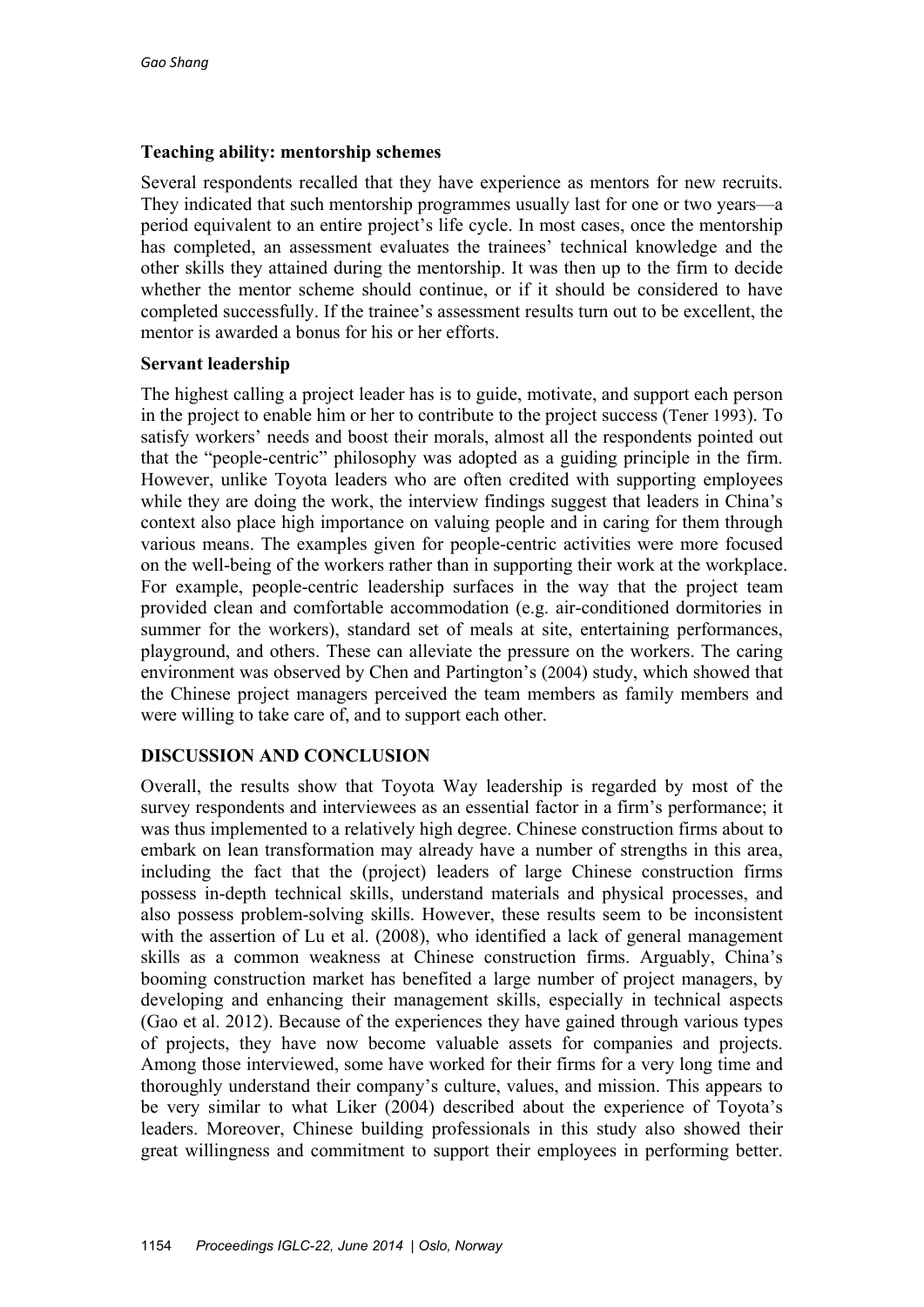This echoes Han et al.'s (2010) finding that putting people first is the most important leadership characteristic shown in China: assisting subordinates in problem-solving with their assigned duties. Chinese leaders' down-to-earth personalities and familystyle leadership (Chen and Partington 2004), as well as their in-depth understanding of construction projects have allowed many project managers to become successful and capable leaders. However, apart from technical skills, it seems that the importance of some soft skills is undervalued. For example, there is a lack of teaching ability. Although the so-called mentor system is available at most of the Chinese construction firms interviewed for the purposes of this study, it is generally designed for new recruits and lasts for only a short time. This contrasts with Toyota's requirement of its leaders: not only should they be constantly on the shop floor to provide the guidance necessary for employees (Liker 2004), but the leaders also need to teach employees to perform their work better, in line with the idea of "learning by doing". It seems that Chinese building professionals are the on-site "firefighters", who always need to turn up to help resolve certain problems.

This study has investigated the extent to which lean leadership is practised among Chinese building professionals. It can assist Chinese building professionals in understanding their strengths and weaknesses in adoption lean leadership. However the caution should be noted that the number of interviewees is a limitation in this study. Although there were 10 interviewees participated, and was sufficient to conduct analysis, it is nonetheless a relatively small sample. The finding could be greatly improved if more opinions were sought and used.

#### **REFERENCES**

- Bettler, R., and Lightner, B. "Applied leadership model for Lean Construction: a new conversation." *Proc., Proceedings for the 21st Annual Conference of the International Group for Lean Construction*.
- Chen, P., and Partington, D. (2004). "An interpretive comparison of Chinese and Western conceptions of relationships in construction project management work." *International Journal of Project Management*, 22(5), 397-406.
- Convis, G. (2001). "Role of management in a lean manufacturing environment." *Automotive Manufacturing and Production*, 113(7), 64-65.
- Edum-Fotwe, F., and McCaffer, R. (2000). "Developing project management competency: perspectives from the construction industry." *International Journal of Project Management*, 18(2), 111-124.
- Ethington, E. (2014). "How to Develop Lean Leaders and Still Get Work Done." <http://www.lean.org/LeanPost/Posting.cfm?LeanPostId=130#.Ux\_DXPmSx7U>. (5 Mar, 2014).
- Gao, S., and Low, S. P. (2013). "Understanding the application of Kaizen methods in construction firms in China." *Journal of Technology Management in China*, 8(1), 18-33.
- Gao, S., Low, S. P., Hwang, B. G., and Ofori, G. (2012). "Lean construction in large Chinese construction firms: a SWOT analysis." *Proceedings of the CIOB World Construction Conference 2012*Colombo, Sri Lanka.
- Green, S. D. (2002). "The human resource management implications of lean construction: critical perspectives and conceptual chasms." *Journal of Construction Research*, 3(1), 147-165.